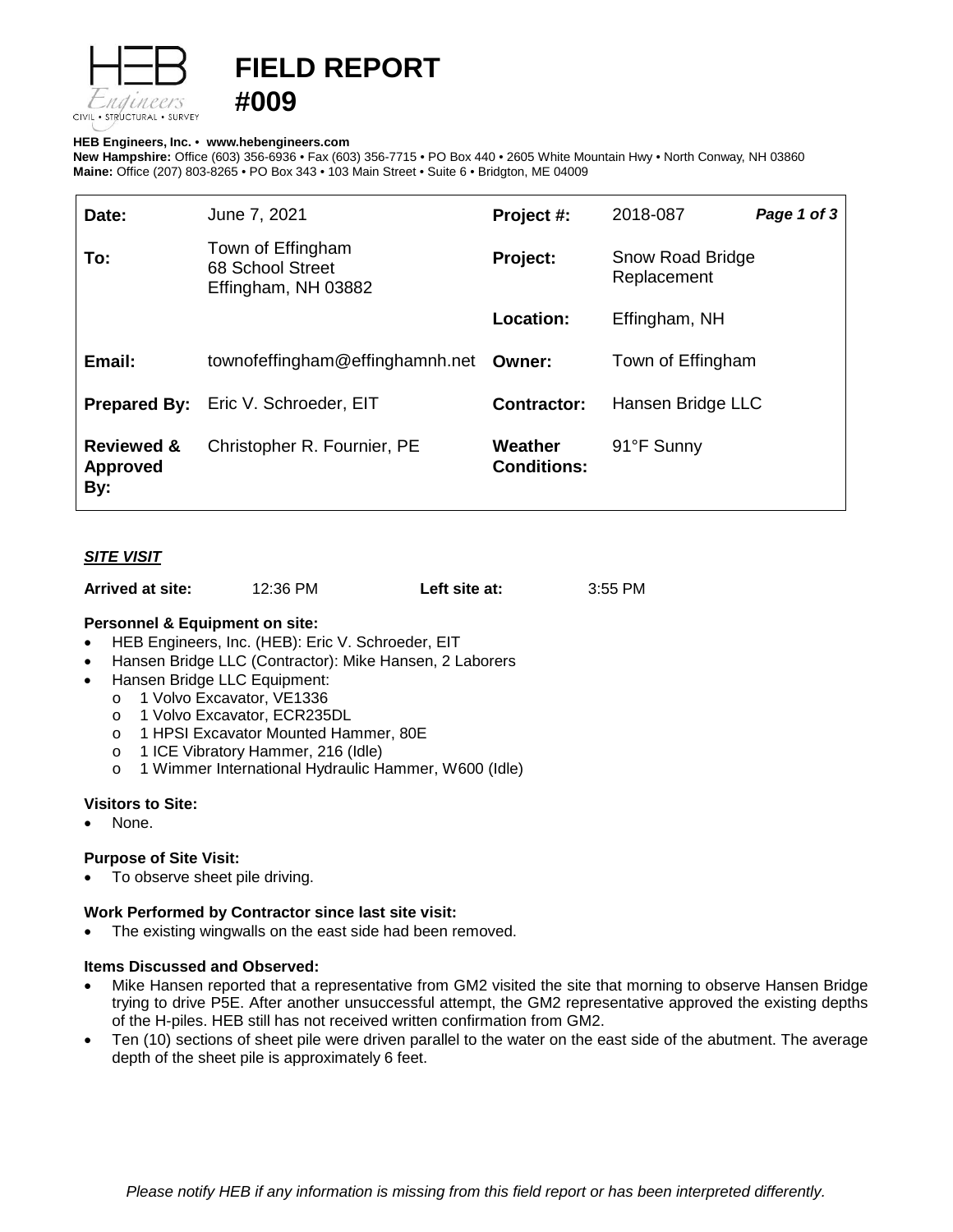- Mike Hansen stated that instead of starting on the west side, as originally intended, that now the crew is going to completely finish the east side before moving over.
- The turbidity curtains remain parallel to the stream's flow, wrapped around the banks in front of the pile caps and sheet pile. There was no visible sediment escaping through the curtains during sheet pile driving.

# **Work Scheduled:**

- Tuesday, June 8 Contractor to finish driving sheet piles on east side.
- Friday, June 11, 2021 Concrete scheduled for east pilecap.

# **Outstanding Construction Issues:**

The Contractor needs to provide revised GM2 design information regarding differing pile conditions (FR #006, 06-01-21).

# **Next Observation:**

• Tuesday, June 8, 2021.

# **Photos:**

• Taken by Eric Schroeder on Monday, June 7, 2021.



Photo 1: Half of sheet pile sections installed.